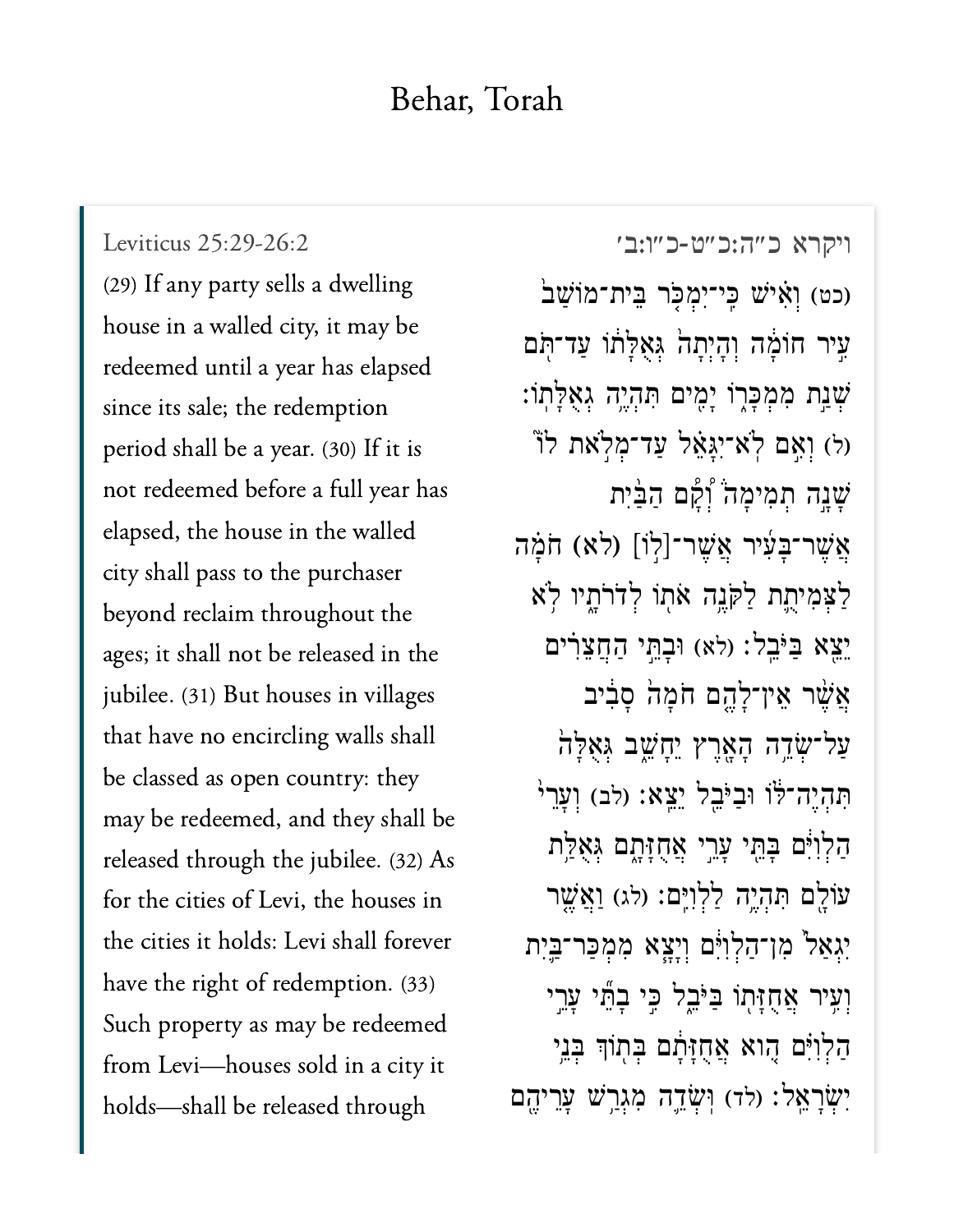the jubilee; for the houses in the cities of Levi are its holding among the Israelites. (34) But the unenclosed land about its cities cannot be sold, for that is its holding for all time. (35) If your kin, being in straits, come under your authority, and are held by you as though resident aliens, let them live by your side: (36) do not exact advance or accrued interest, but fear your God. Let your kin live by your side as such. (37) Do not lend your money at advance interest, nor give your food at accrued interest. (38) I am your God, יהוהwho brought you out of the land of Egypt, to give you the land of Canaan, to be your God. (39) If your kin under you continue in straits and must be given over to you, do not subject them to the treatment of a slave. (40) Remaining with you as a hired or bound laborer, they shall serve with you only until the jubilee year. (41)

לְא יִמְּכֵר כִּי־אֲחֻז*ַּ*ת עֹוֹלֵם הִוּא ְלָהֱם: {ס} (לה) וְכֵי־יָמְוּךְ אֲחָיךְ וּמָטָה יָדָוֹ עִמֶּךְ וְ<u>הֶחֱזִקְתָ</u> בֹּוֹ גֵּר וְתוֹשֵׁב וָחֵי עִמֲךָּ: (לו) אַל־תְּקַח מֵאִתוֹ נֵשֶׁךְ וְתַרְבִּ֫ית וְיָרֵאתָ ְמֶאֱלֹהֵיךְ וְחֵי אָחֶיךָ עָמֶּךְ: (לז) אֶת־כַּסִפְּךָ לְא־תָתֵן לְוֹ בְּנֵ<del>ַ</del>שֵׁךְ ּוּבְמַרְבֵּיִת לֹא־תְחֱן אָכְלֵךְ׃ (לח) אֲנִי יהוה אֱלְהֵיכֶּם אֲשֶׁר־הוֹצֵאתִי ְאֵתְכֵם מֵאֱרֵץ מִצְרָיִם לָתֵת לָכֵם ָאֱת־אֱרֵץ כִּנַּעַן לְהָיִוֹת לַכֵם לְאלֹהָיִם: {ס} (לט) וְכֵי־יָמְוּךְ אָחֱיִךְ ִעְמָ֣ךְ וְנִמְכַּר־לֵ֣ךְ לֹא־תַעֲבָ֫ד בְּוֹ ְעֲבְדַת עֲבֵד: (מ) כְּשָׂכֵיר כְּתוֹשֵׁב יִהְיֶה עִמֶּךְ עַד־שָׁנַת הַיּּבֵל יַעֲבְד ֹעְמֶךָ׃ (מא) וְיָצָא מֵעְמָּׂךְ הְוּא וּבָנֵיו עִמְּוֹ וְשָׁבֹ אֱל־מְשִׁפַּחָתוֹ וְאֱל־אֱחָזֶּת אֲבֹתֶיו יָשְׁוּב: (מב) כִּי־עֲבָדֵי הֵם אֲשֶׁר־הֹוֹצֵאתִי אֹתָם מֵאֲרֵץ מְצְרֵיִם ֹלְאׁ יִמֲכְרִוּ מְמְכֵּרֵת עֲבֵד: (מג) ּלֹא־תְרְדֶּה בְּו בְּפֵרֶךְ וְיַרֵאת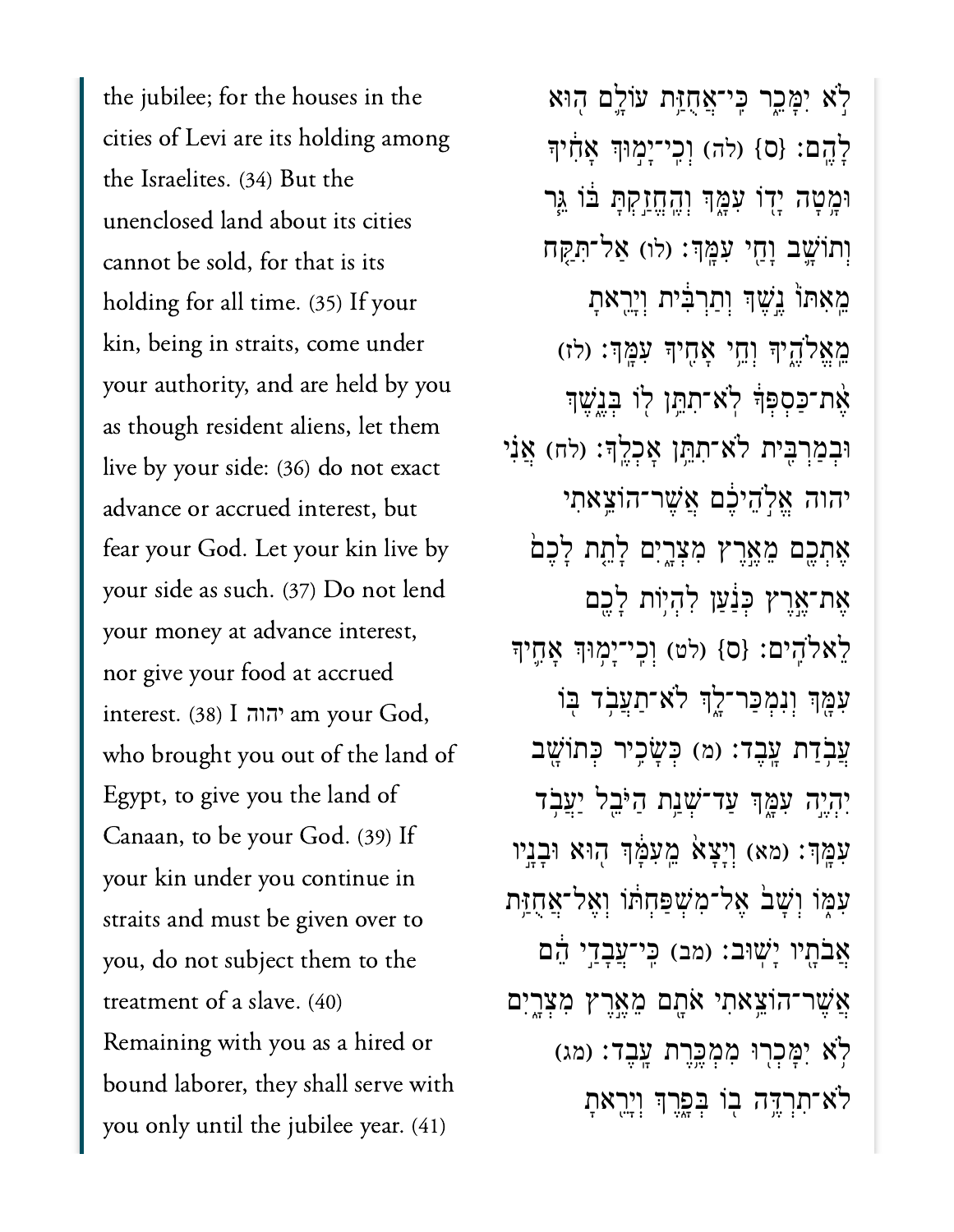Then they, along with any children, shall be free of your authority; they shall go back to their family and return to the ancestral holding.— (42) For they are My servants, whom I freed from the land of Egypt; they may not give themselves over into servitude.— (43) You shall not rule over them ruthlessly; you shall fear your God. (44) Such male and female slaves as you may have—it is from the nations round about you that you may acquire male and female slaves. (45) You may also buy them from among the children of aliens resident among you, or from their families that are among you, whom they begot in your land. These shall become your property: (46) you may keep them as a possession for your children after you, for them to inherit as property for all time. Such you may treat as slaves. But as for your Israelite kin, no one shall rule

ּמֶאֵלֹהֵיךָ׃ (מד) וְעַבְדְּךָּ וַאֲמְתְךָ ֿאֲשֶׁר יִהְיוּ־לֶךְ מֵאֵת הַגּוֹיִם אֲשֶׁר ְסִבִיבְׂתֵיּכֶ֖ם מֵהֵ֣ם תִּקְנִוּ עֵבֵֽד וְאָמָה: (מה) וְّגָם מִבְּנֵי הַתּוֹשָׁבִים הַגָּרִים עִמָּכֵם מֵהֱם תִּקְנֹוּ ּוִמִּמְׁשַּפְחָּת֙ם ֲאֶׁ֣שר ִעָּמֶ֔כם ֲאֶׁ֥שר הוֹלִידוּ בִּאֲרִצְבֵם וְהָיִוּ לָכֵם ַּלְאֲחֶזֶה׃ (מו) וְהִתְנַחַלְהֶם אֹתָם ַּלְבְנֵיכֶם אַחֲרֵיכֶם לָרֱשֶׁת אֲחָזָּה ַּלְעֹלֶם בָּהֱם תַּעֲבָדוּ וּבְאֲחֵיכֵם ְּבֵֽני־ִיְׂשָרֵא֙ל ִ֣איׁש ְּבָאִ֔חיו ֹלא־ִתְרֶּ֥דה בְוֹ בִּפֶּרֵךְ: {ס} (מז) וְכֵי תַּשָּׂיג יַד ּגַּר וְתוֹשָׁב<sup>י</sup> עִמְּךְ וּמֶךְ אָחֶיךָ עִמְּוֹ וְנִמְכַּר לְגֵר תּוֹשָׁב<sup>י</sup> עִמְּ֣דְּ אָוֹ לְעֵקֶר מְ**שִׁפַּחַת גֵּר: (מח) אַחֲרֵי נִמְכַּר**  $\epsilon$ גְּאָלֶּה תְּהָיֵה־לְּוֹ אֵחֲד מֵאֵחָיו יִּגְאֲלֵֽנּוּ: (מט) אוֹ־דֹדוֹ אָוֹ בֵן־דֹּדוֹ יְגָאָלֵ<sup>ּ</sup>נּוּ אָוֹ־מְשָׁאֵר בְּשָׂרֶוֹ ַמְ*ּמְ*ּשְׁפְּחִתְּוֹ יְגְאָלֵֽנּוּ אָוֹ־הִשֶּׂיגָה יָדְוֹ וְנְגְאֲל׃ (נ) וְחָשָׁב עִם־קֹנֶהוּ מְשִׁנַת ּהָמֵּכְרוֹ לֹוֹ עַד שָׁנַת הַיּּבֵל וְהַיָּה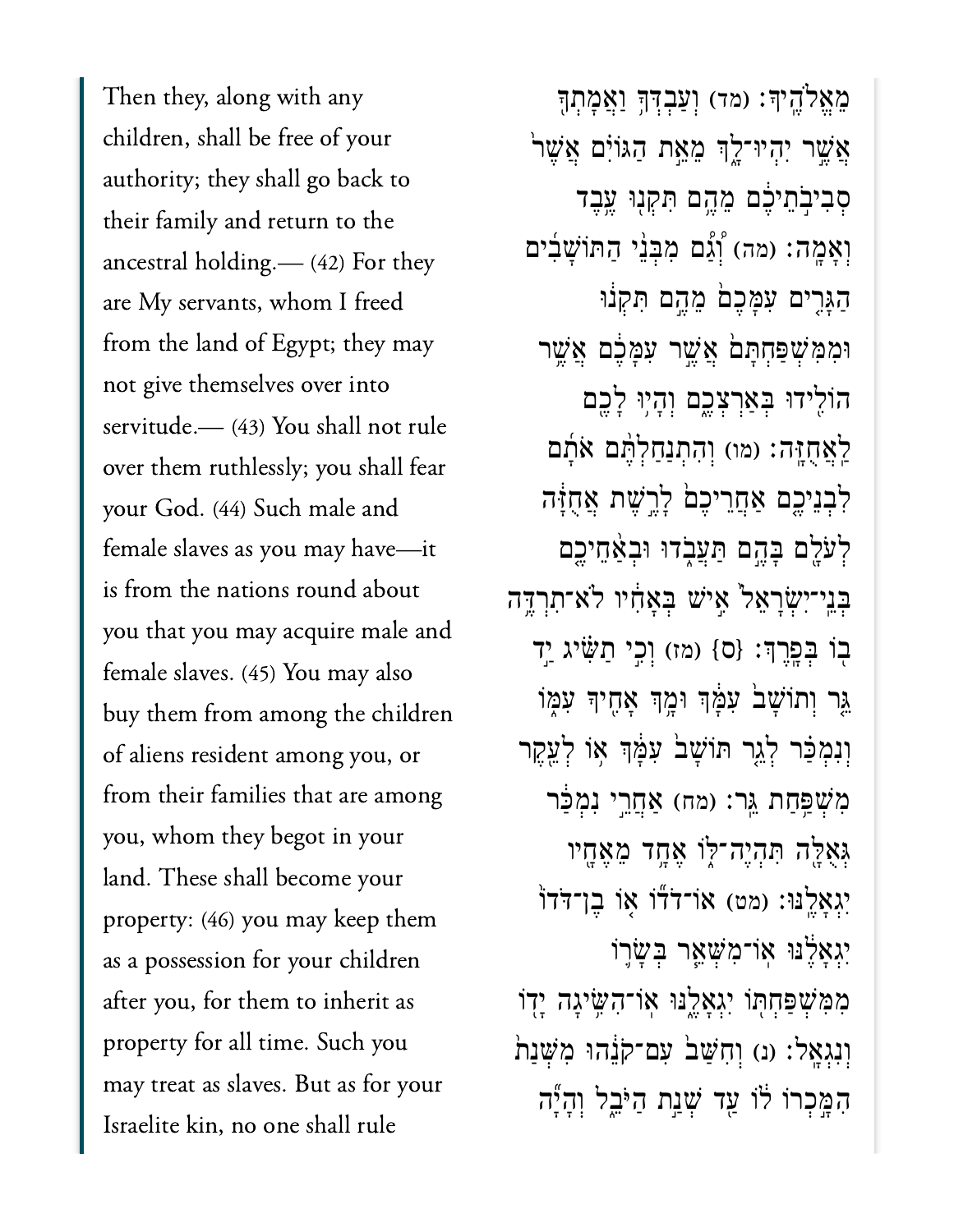ruthlessly over another. (47) If a resident alien among you has prospered, and your kin, being in straits, comes under that one's authority and is given over to the resident alien among you, or to an offshoot of an alien's family, (48) [your kin] shall have the right of redemption even after having been given over. [Typically,] a brother shall do the redeeming, (49) or an uncle or an uncle's son shall do the redeeming—anyone in the family who is of the same flesh shall do the redeeming; or, having prospered, [your formerly impoverished kin] may do the redeeming. (50) The total shall be computed with the purchaser as from the year of being given over to the other until the jubilee year; the price of sale shall be applied to the number of years, as though it were for a term as a hired laborer under the other's authority. (51) If many years remain, [your kin] shall

ַכְּסֵף מְמְכָּרוֹ בִּמְסְפֵּר שָׁנִים כִּימֵי ַּעֲׂכֶיר יִהְיֶה עִמְּוֹ: (נא) אָם־עָוֹד ֿרַבְּוֹת בַּשָּׁנֵים לְפִיהֶן יָּשִׁיב גִּאָלַתוֹ מְבֶסֶף מִקְנָתוֹ: (וּב) וְאָם־מִעַּט נִשְׁאַר בַּשָּׁנֵים עַד־שָׁנַת הַיּּבֵל וְחָשֵׁב־לֶוֹ כְּפִי שָׁנָוֹי יַּשִׁיב אַת־גְאָלָתוֹ: (נג) כִּשְׂכִיר שָׁנֶה ַּבְּשָׁנֶה יְהָיֵה עִמְּוֹ לְאֹ־יִרְדֵּנְוּ בְּפֵרֵך לְעֵינֵיךָ: (נד) וְאָם־לְאׁ יִגְאֵל בְּאֱלֶה וְיָצָאׂ בִּשְׁנֵת הַיּּבֵל הִוּא וּבָנֵיו עִמְוֹ: (נה) כ<mark>ֵּי־לֵי</mark> בְנֵי־יִשְׂרַאֵל עֲבָדְים ְעֲבָדֵי הֵם אֲשֱר־הוֹצֵאתִי אוֹתָם ְמֵאֲרֵץ מְצָרֵיִם אֲנִי יהוה אֱלֹהֵיכֵם: (א) לְא־תַעֲשׁוּ לָבֶם אֱלְילְם וּפֵסֵל וּמַצֵּבָהׂ לְאֹ־תָקִימוּ לָבֶׁם וְאֱבֵן ַמַשְׁכִּית לָא תִתְּנוּ בִּאַרְצָבֵם לְהָשָׁתַּחֲוֹת עָלֵיהָ כֵּי אֲנֵי יהוה ְאֱלֹהֵיכֶם: (ב) אֶת־שַׁבְּתֹתֵי תִּשְׁמֹרוּ וּמִקְדָּשֶׁי תִּירֶאוּ אֲנֵי יהוה: {פ<sup>}</sup>